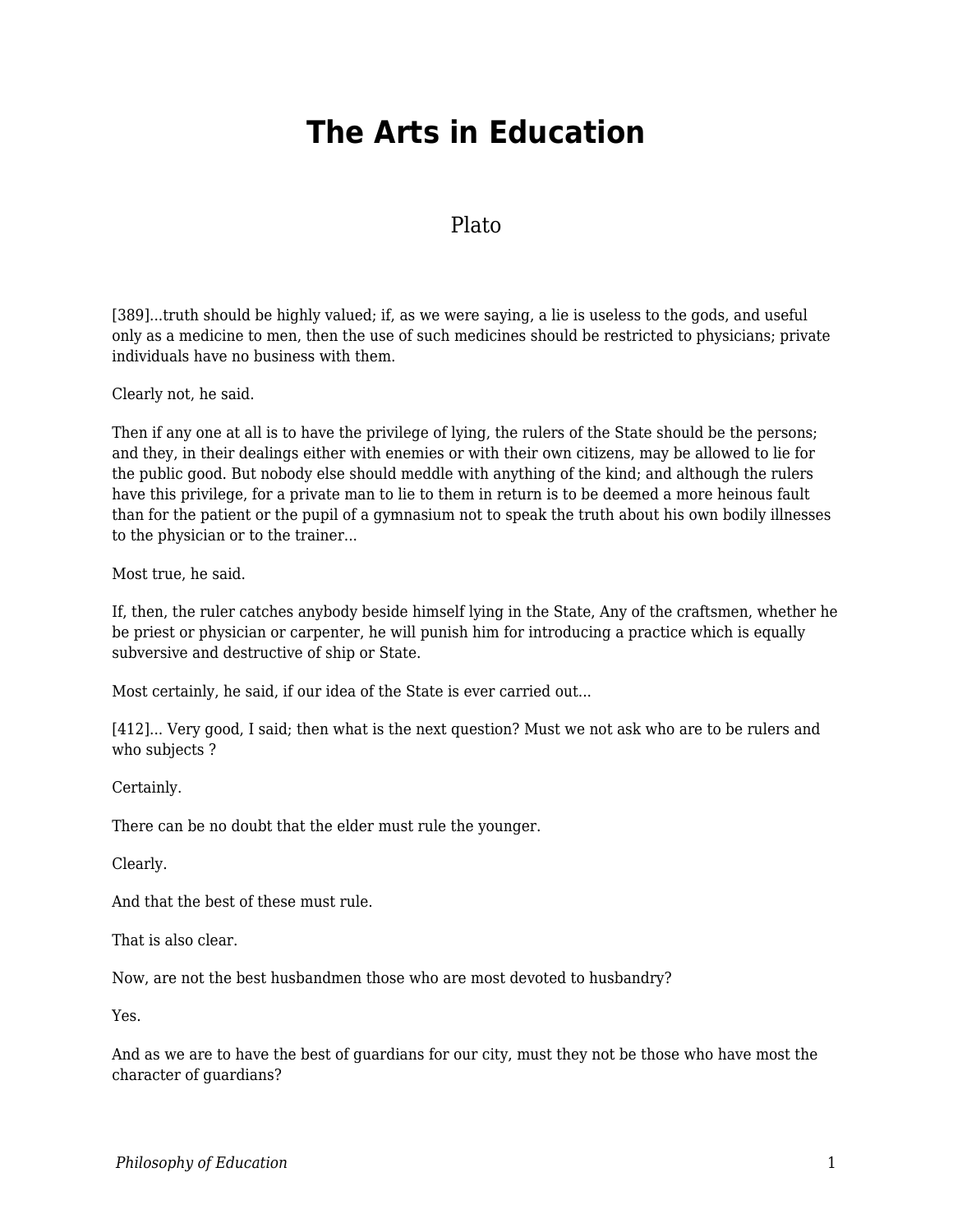Yes.

And to this end they ought to be wise and efficient, and to have a special care of the State?

True.

And a man will be most likely to care about that which he loves?

To be sure.

And he will be most likely to love that which be regards as having the same interests with himself, and that of which the good or evil fortune is supposed by him at any time most to affect his own?

Very true, he replied.

Then there must be a selection. Let us note among the guardians those who in their whole life show the greatest eagerness to do what is for the good of their country, and the greatest repugnance to do what is against her interests.

Those are the right men.

And they will have to be watched at every age, in order that we may see whether they preserve their resolution, and never, under the influence either of force or enchantment, forget or cast off their sense of duty to the State.

How cast off ? he said.

I will explain to you, I replied. A resolution may go out of a man's mind either with his will or against his will; [413] with his will when he gets rid of a falsehood and learns better against his will whenever he is deprived of a truth.

I understand, he said, the willing loss of a resolution; the meaning of the unwilling I have yet to learn.

Why, I said, do you not see that men are unwillingly deprived of good, and willingly of evil? Is not to have lost the truth an evil, and to possess the truth a good? and you would agree that to conceive things as they are is to possess the truth?

Yes, he replied; I agree with you in thinking that mankind are deprived of truth against their will.

And is not this involuntary deprivation caused either by theft, or force, or enchantment?

Still, he replied, I do not understand you.

I fear that I must have been talking darkly, like the tragedians. I only mean that some men are changed by persuasion and that others forget; argument steals away the hearts of one class, and time of the other; and this I call theft. Now you understand me?

Yes.

Those again who are forced are those whom the violence of some pain or grief compels to change their opinion.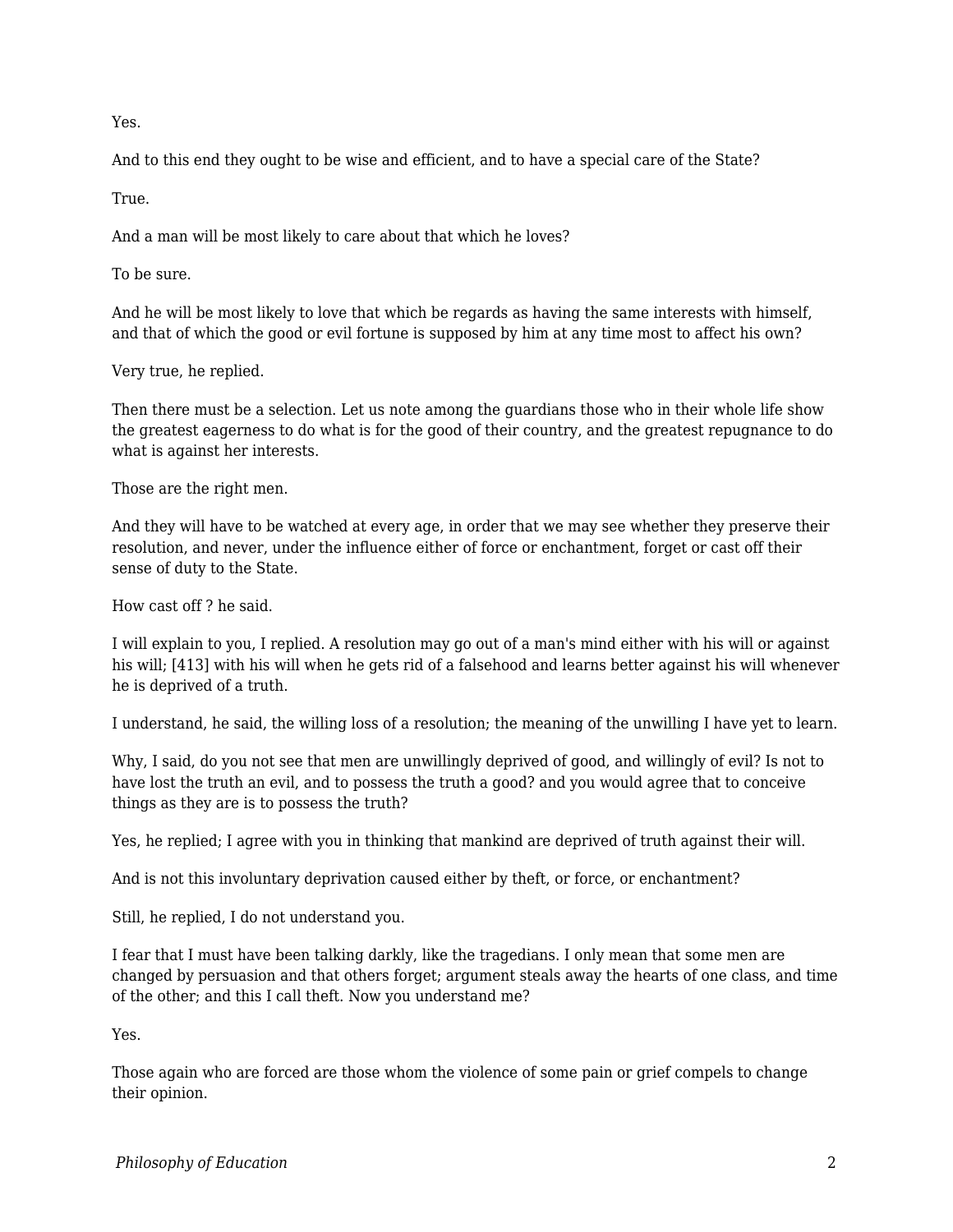I understand, he said, and you are quite right.

And you would also acknowledge that the enchanted are those who change their minds either under the softer influence of pleasure, or the sterner influence of fear?

Yes, he said; everything that deceives may be said to enchant.

Therefore, as I was just now saying, we must enquire who are the best guardians of the own conviction that what they think the interest of the State is to be the rule of their lives. We must watch them from their youth upwards, and make them perform actions in which they are most likely to forget or to be deceived, and he who remembers and is not deceived is to be selected, and he who fails in the trial is to be rejected. That will be the way?

## Yes.

And there should also be toils and pains and conflicts prescribed for them, in which they will be made to give further proof of the same qualities.

## Very right, he replied.

And then, I said, we must try them with enchantments—that is the third sort of test—and see what will be their behavior: like those: who take colts amid noise and tumult to see if they are of a timid nature, so must we take our youth amid terrors of some kind, and again pass them into pleasures, and prove them more thoroughly than gold is proved in the furnace, that we may discover whether they are armed against all enchantments, and of a noble bearing always, good guardians of themselves and of the music which they have learned, and retaining under all circumstances a rhythmical and harmonious nature, such as will be most serviceable to the individual and to the State. And he who at every age, as boy and youth and in mature life, has come out of the trial victorious and pure, [414] shall be appointed a ruler and guardian of the State; he shall be honored in life and death, and shall receive sepulture and other memorials of honor, the greatest that we have to give. But him who fails, we must reject. I am inclined to think that this is the sort of way in which our rulers and guardians should be chosen and appointed. I speak generally, and not with any pretension to exactness.

And, speaking generally, I agree with you, he said.

And perhaps the word "guardian" in the fullest sense ought to be applied to this higher class only who preserve us against foreign enemies and maintain peace among our citizens at home, that the one may not have the will, or the others the power, to harm us. The young men whom we before called guardians may be more properly designated auxiliaries and supporters of the principles of the rulers.

I agree with you, he said.

How then may we devise one of those needful falsehoods of which we lately spoke—just one royal lie which may deceive the rulers, if that be possible, and at any rate the rest of the city?

What sort of lie? he said.

Nothing new, I replied; only an old Phoenician tale of what has often occurred before now in other places (as the poets say, and have made the world believe), though not in our time, and I do not know whether such an event could ever happen again, or could now even be made probable, if it did.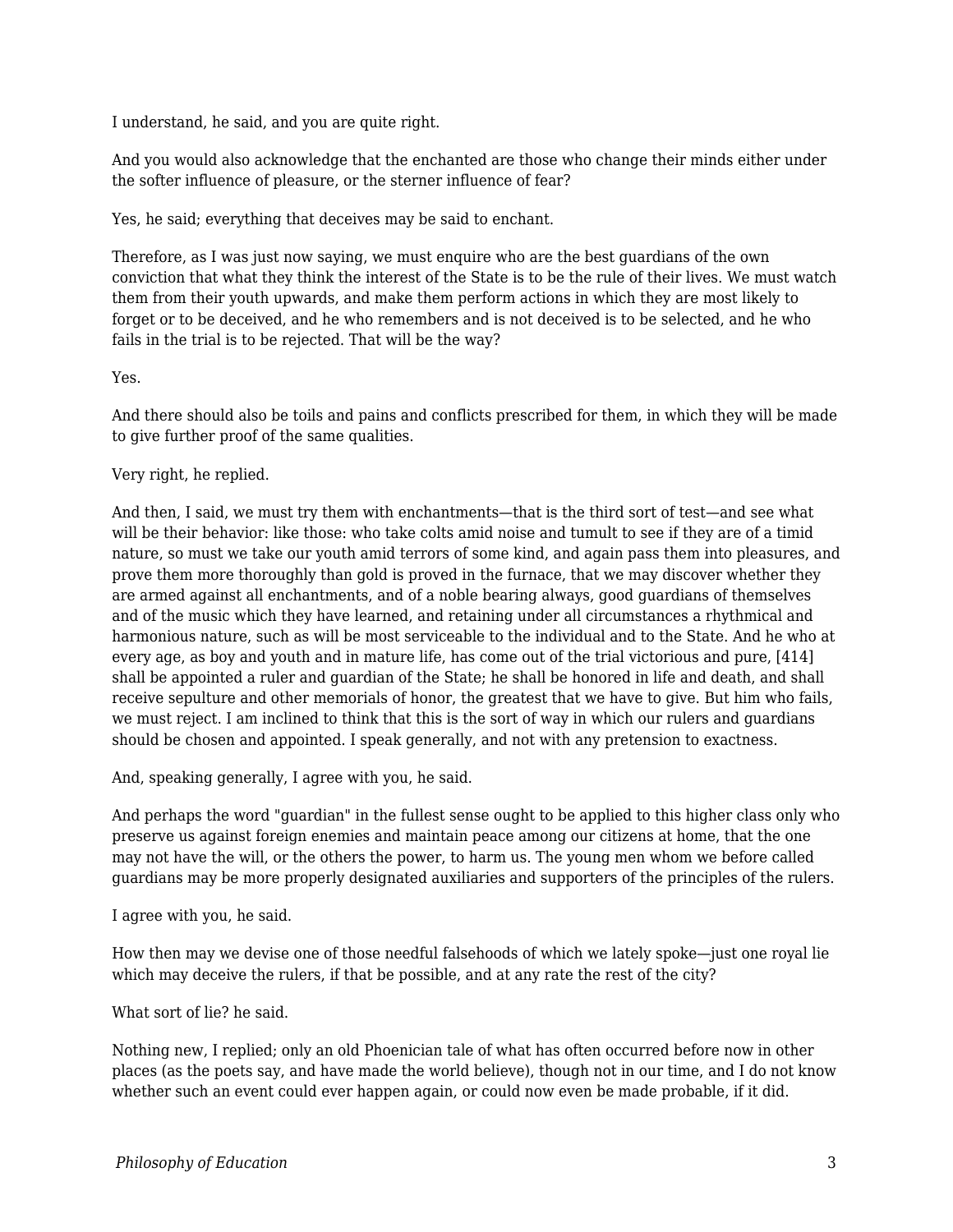- \* How your words seem to hesitate on your lips!
- \* You will not wonder, I replied, at my hesitation when you have heard.
- \* Speak, he said, and fear not.

\* Well then, I will speak, although I really know not how to look you in the face, or in what words to utter the audacious fiction, which I propose to communicate gradually, first to the rulers, then to the soldiers, and lastly to the people. They are to be told that their youth was a dream, and the education and training which they received from us, an appearance only; in reality during all that time they were being formed and fed in the womb of the earth, where they themselves and their arms and appurtenances were manufactured; when they were completed, the earth, their mother, sent them up; and so, their country being their mother and also their nurse, they are bound to advise for her good, and to defend her against attacks, and her citizens they are to regard children of the earth and their own brothers.

\* You had good reason, he said, to be ashamed of the lie which you were going to tell.

\* [415] True, I replied, but there is more coming; I have only told you half. Citizens, we shall say to them in our tale, you are brothers, yet God has framed you differently. Some you have the power of command, and in the composition of these he has mingled gold, wherefore also they have the greatest honor; others he has made of silver, to be auxiliaries: others again who are to be husbandmen and craftsmen he has composed of brass and iron; and the species will generally be preserved in the children. But as all are of the same original stock, a golden parent will sometimes have a silver son, or a silver parent a golden son. And God proclaims as a first principle to the rulers, and above all else, that there is nothing which they should so anxiously guard, or of which they are to be such good guardians, as of the purity of the race. They should observe what elements mingle in their offspring; for if the son of a golden or silver parent has an admixture of brass and iron, then nature orders a transposition of ranks, and the eye of the ruler must not be pitiful towards the child because he has to descend in the scale and become a husbandman or artisan, just as there may be sons of artisans who having an admixture of gold or silver in them are raised to honor, and become guardians or auxiliaries. For an oracle says that when a man of brass or iron guards the State, it will be destroyed. Such is the tale; is there any possibility of making our citizens believe in it?

\* Not in the present generation, he replied; there is no way of accomplishing this; but their sons may be made to believe in the tale, and their sons' sons, and posterity after them.

\* I see the difficulty, I replied; yet the fostering of such a belief will make them care more for the city and for one another. Enough, however, of the fiction, which may now fly abroad upon the wings of rumor, while we arm our earth-born heroes, and lead them forth under the command of their rulers. Let them look round and select a spot whence they can best suppress insurrection, if any prove refractory within, and also defend themselves against enemies, who like wolves may come down on the fold from without; there let them encamp, and when they have encamped, let them sacrifice to the proper Gods and prepare their dwellings.

\* Just so, he said.

\* And their dwellings must be such as will shield them against the cold of winter and the heat of summer.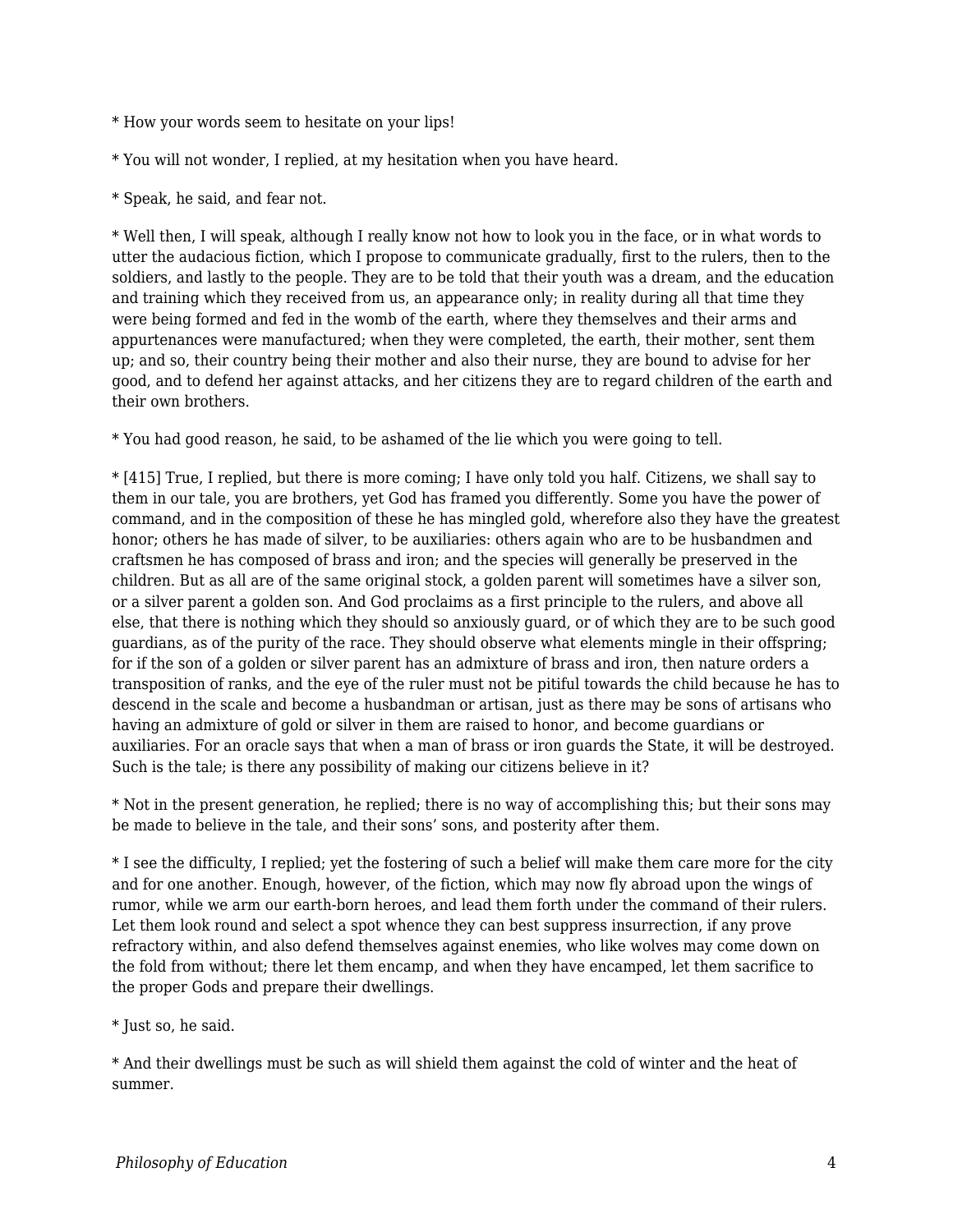\* I suppose that you mean houses, he replied.

\* Yes, I said; but they must be the houses of soldiers, and not of shopkeepers.

\* What is the difference? he said.

\* [416] That I will endeavor to explain, I replied. To keep watch-dogs, who, from want of discipline or hunger, or some evil habit or other, would turn upon the sheep and worry them, and behave not like dogs but wolves, would be a foul and monstrous thing in a shepherd ?

\* Truly monstrous, he said.

\* And therefore every care must be taken that our auxiliaries, being stronger than our citizens, may not grow to be too much for them and become savage tyrants instead of friends and allies?

\* Yes, great care should be taken.

\* And would not a really good education furnish the best safeguard?

\* But they are well-educated already, he replied.

\* I cannot be so confident, my dear Glaucon, I said; I am much more certain that they ought to be, and that true education, whatever that may be, will have the greatest tendency to civilize and humanize them in their relations to one another, and to those who are under their protection.

\* Very true, he replied.

\* And not only their education, but their habitations, and all that belongs to them, should be such as will neither impair their virtue as guardians, nor tempt them to prey upon the other citizens. Any man of sense must acknowledge that.

\* He must.

\* Then let us consider what will be their way of life, if they are to realize our idea of them. In the first place, none of them should have any property of his own beyond what is absolutely necessary, neither should they have a private house or store closed against any one who has a mind to enter; their provisions should be only such as are required by trained warriors, who are men of temperance and courage; they should agree to receive from the citizens a fixed rate of pay, enough to meet the expenses of the year and no more; and they will go to mess and live together like soldiers in a camp. Gold and silver we will tell them that they have from God; the diviner metal is with in them, and they have therefore no need of the dross which is current among men, and ought not to pollute the divine by any such earthly admixture; [417] for that commoner metal has been the source of many unholy deeds, but their own is undefiled. And they alone of all the citizens may not touch or handle silver or gold, or be under the same roof with them, or wear them, or drink from them. And this will be their salvation, and they will be the saviours of the State. But should they ever acquire homes or lands or moneys of their own, they will become housekeepers and husbandmen instead of guardians, enemies and tyrants instead of allies of the other citizens; hating and being hated, plotting and being plotted against, they will pass their whole life in much greater terror of internal than of external enemies, and the hour of ruin, both to themselves and to the rest of the State, will be at hand. For all which